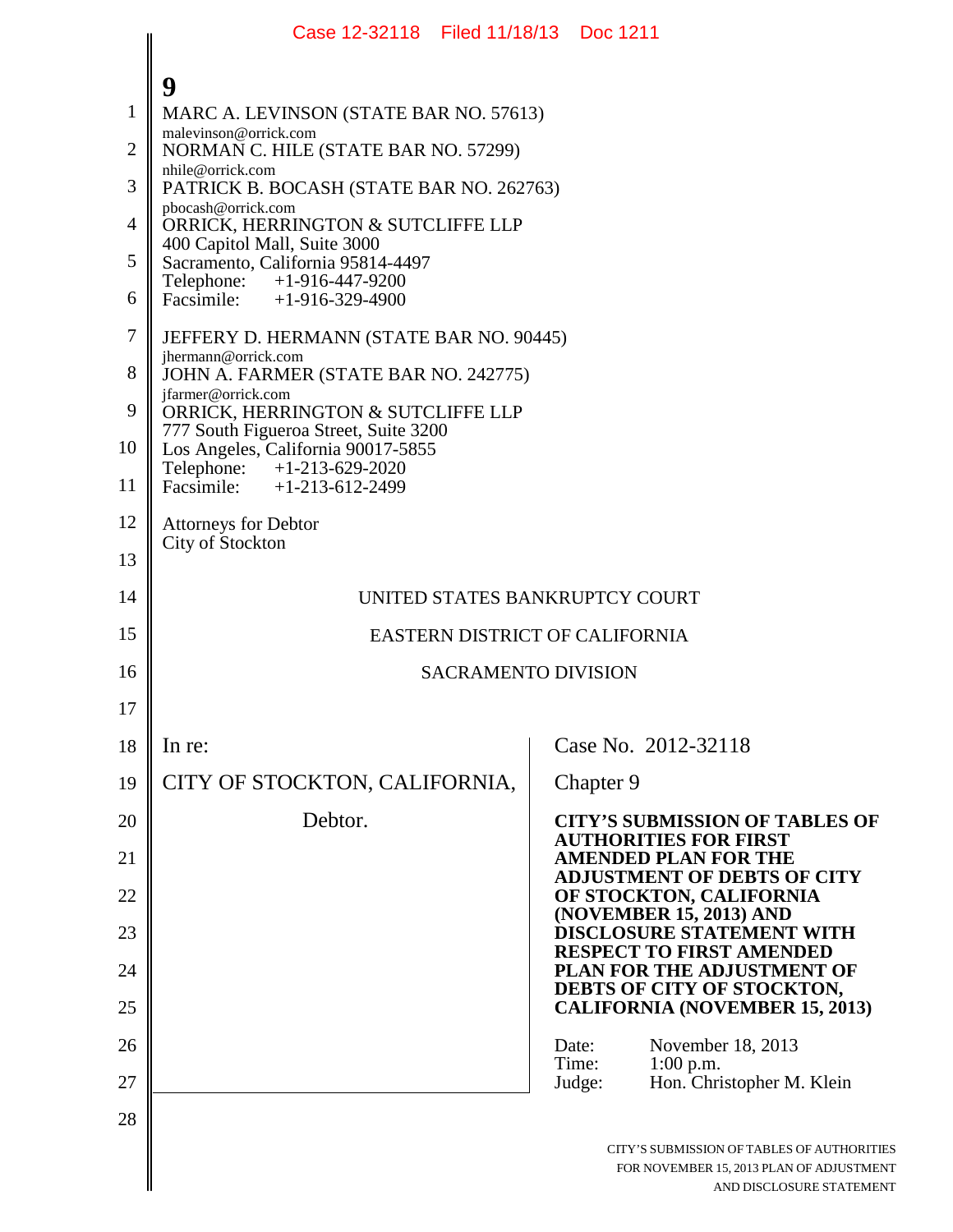## Case 12-32118 Filed 11/18/13 Doc 1211

| $\mathbf{1}$   |                                                                                                    |       | The City of Stockton, California ("City"), the debtor in the above-captioned case, hereby                          |  |
|----------------|----------------------------------------------------------------------------------------------------|-------|--------------------------------------------------------------------------------------------------------------------|--|
| $\overline{c}$ | submits the table of authorities, attached hereto as Exhibit 1, for the First Amended Plan For The |       |                                                                                                                    |  |
| 3              | Adjustment Of Debts Of City Of Stockton, California (November 15, 2013) ("Plan"). The City         |       |                                                                                                                    |  |
| $\overline{4}$ | also hereby submits the table of authorities, attached hereto as Exhibit 2, for the Disclosure     |       |                                                                                                                    |  |
| 5              | Statement With Respect To First Amended Plan For The Adjustment Of Debts Of City Of                |       |                                                                                                                    |  |
| 6              | Stockton, California (November 15 2013) ("Disclosure Statement"). Given the timing challenges      |       |                                                                                                                    |  |
| 7              | raised by the negotiation, preparation, and filing of the Plan and Disclosure Statement, the City  |       |                                                                                                                    |  |
| 8              | was unable to complete the table of authorities for each document before serving and filing them   |       |                                                                                                                    |  |
| 9              | on the evening of November 15, 2013. The City will provide copies of each table of authorities at  |       |                                                                                                                    |  |
| 10             | the hearing on the Disclosure Statement on November 18, 2013, and will incorporate them into       |       |                                                                                                                    |  |
| 11             | the plan packages ultimately sent to its creditors.                                                |       |                                                                                                                    |  |
| 12             |                                                                                                    |       |                                                                                                                    |  |
| 13             | Dated: November 18, 2013                                                                           |       | Orrick, Herrington & Sutcliffe LLP                                                                                 |  |
| 14             |                                                                                                    |       |                                                                                                                    |  |
| 15             |                                                                                                    | By:   | /s/ Marc A. Levinson                                                                                               |  |
| 16             |                                                                                                    |       | <b>MARC A. LEVINSON</b><br><b>Attorneys for Debtor</b>                                                             |  |
| 17             |                                                                                                    |       | City of Stockton                                                                                                   |  |
| 18             |                                                                                                    |       |                                                                                                                    |  |
| 19             |                                                                                                    |       |                                                                                                                    |  |
| 20             |                                                                                                    |       |                                                                                                                    |  |
| 21             |                                                                                                    |       |                                                                                                                    |  |
| 22             |                                                                                                    |       |                                                                                                                    |  |
| 23             |                                                                                                    |       |                                                                                                                    |  |
| 24             |                                                                                                    |       |                                                                                                                    |  |
| 25             |                                                                                                    |       |                                                                                                                    |  |
| 26             |                                                                                                    |       |                                                                                                                    |  |
| 27             |                                                                                                    |       |                                                                                                                    |  |
| 28             |                                                                                                    |       |                                                                                                                    |  |
|                | OHSUSA:755451805.1                                                                                 | $-2-$ | CITY'S SUBMISSION OF TABLES OF AUTHORITIES<br>FOR NOVEMBER 15, 2013 PLAN OF ADJUSTMENT<br>AND DISCLOSURE STATEMENT |  |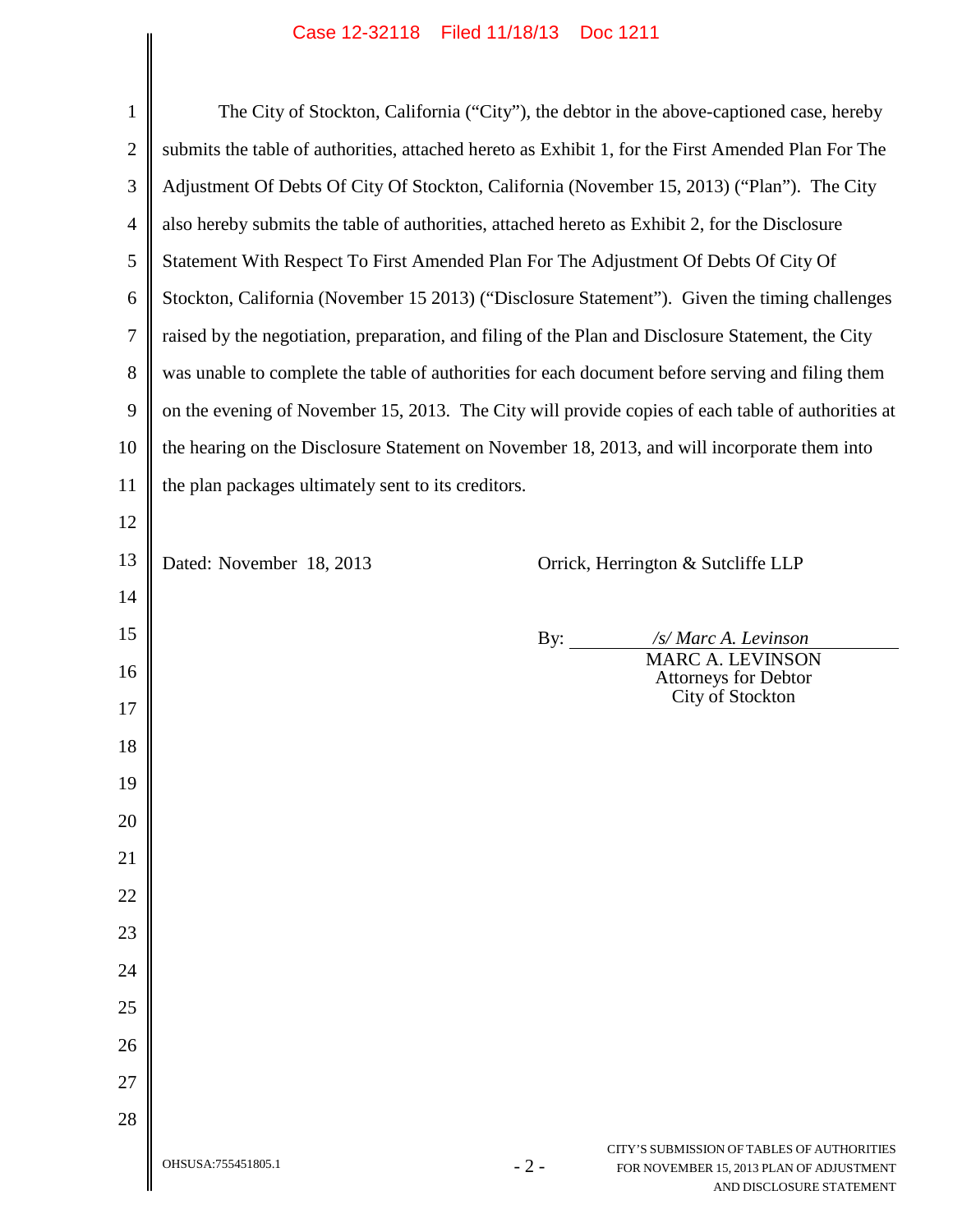## **Exhibit 1**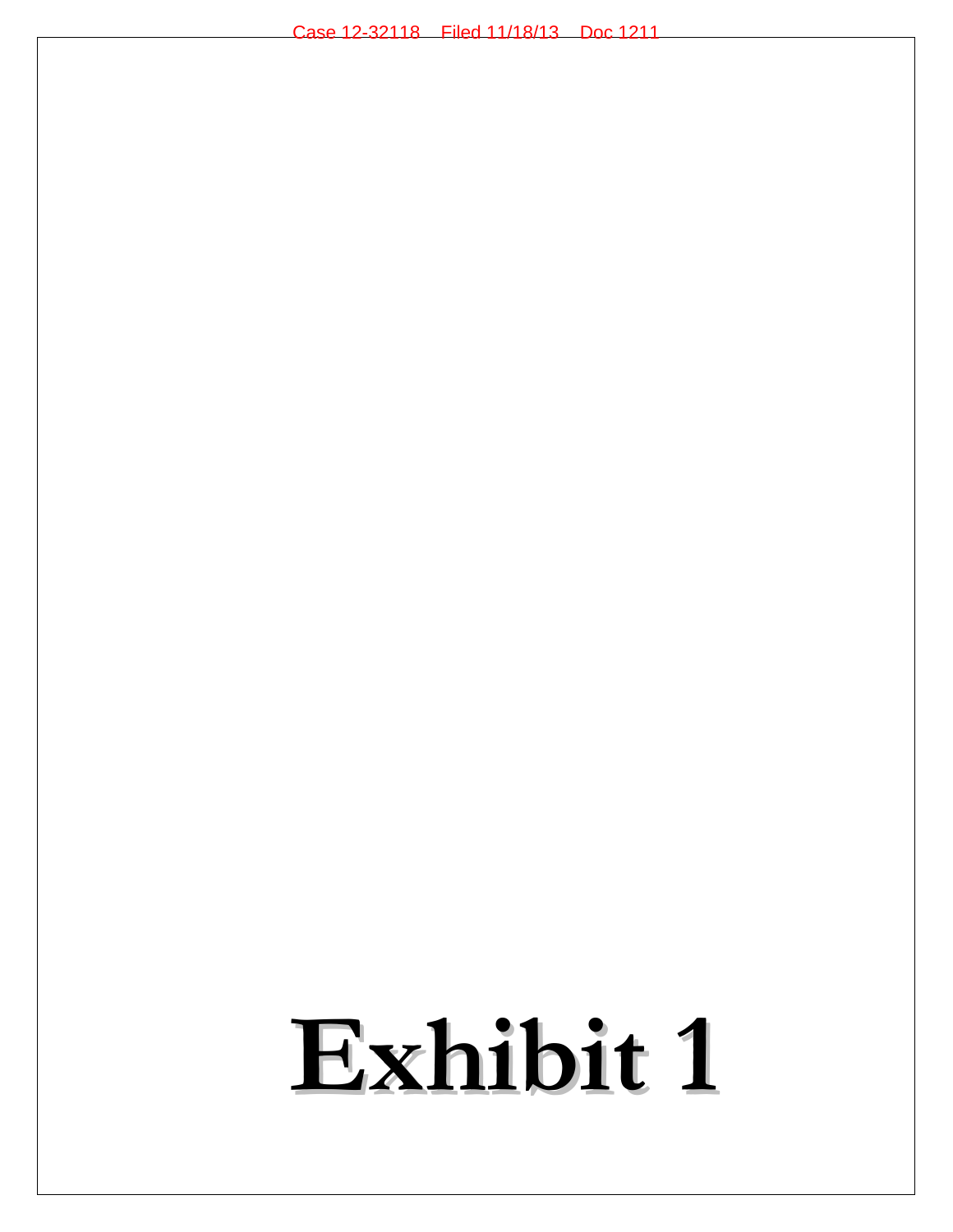|                | Case 12-32118 Filed 11/18/13 Doc 1211                                                                                                                                                                                                                                                                                                                              |
|----------------|--------------------------------------------------------------------------------------------------------------------------------------------------------------------------------------------------------------------------------------------------------------------------------------------------------------------------------------------------------------------|
| 1              | The draft disclosure statement accompanying this draft plan of adjustment has not been approved by the Bankruptcy Court.<br>The distribution of the draft disclosure statement and of this draft plan is not intended as, and should not be construed to be,<br>the solicitation of a vote on this draft plan or on any other plan.<br><b>TABLE OF AUTHORITIES</b> |
| 2              | Page(s)                                                                                                                                                                                                                                                                                                                                                            |
| 3              | <b>FEDERAL CASES</b>                                                                                                                                                                                                                                                                                                                                               |
| $\overline{4}$ | In re City of Stockton, California,                                                                                                                                                                                                                                                                                                                                |
| 5              |                                                                                                                                                                                                                                                                                                                                                                    |
| 6<br>7         | Price, et al. v. City of Stockton, et al.,                                                                                                                                                                                                                                                                                                                         |
| 8              | <b>FEDERAL STATUTES</b>                                                                                                                                                                                                                                                                                                                                            |
| 9              | 11 U.S.C.                                                                                                                                                                                                                                                                                                                                                          |
| 10             |                                                                                                                                                                                                                                                                                                                                                                    |
| 11             |                                                                                                                                                                                                                                                                                                                                                                    |
| 12             |                                                                                                                                                                                                                                                                                                                                                                    |
| 13             |                                                                                                                                                                                                                                                                                                                                                                    |
| 14             |                                                                                                                                                                                                                                                                                                                                                                    |
| 15             |                                                                                                                                                                                                                                                                                                                                                                    |
| 16             |                                                                                                                                                                                                                                                                                                                                                                    |
| 17             |                                                                                                                                                                                                                                                                                                                                                                    |
| 18             |                                                                                                                                                                                                                                                                                                                                                                    |
| 19             |                                                                                                                                                                                                                                                                                                                                                                    |
| 20             |                                                                                                                                                                                                                                                                                                                                                                    |
| 21             |                                                                                                                                                                                                                                                                                                                                                                    |
| 22             |                                                                                                                                                                                                                                                                                                                                                                    |
| 23<br>24       |                                                                                                                                                                                                                                                                                                                                                                    |
| 25             |                                                                                                                                                                                                                                                                                                                                                                    |
| 26             |                                                                                                                                                                                                                                                                                                                                                                    |
| 27             |                                                                                                                                                                                                                                                                                                                                                                    |
| 28             |                                                                                                                                                                                                                                                                                                                                                                    |
|                | FIRST AMENDED PLAN FOR THE ADJUSTMENT OF<br>V<br>DEBTS OF CITY OF STOCKTON, CALIFORNIA                                                                                                                                                                                                                                                                             |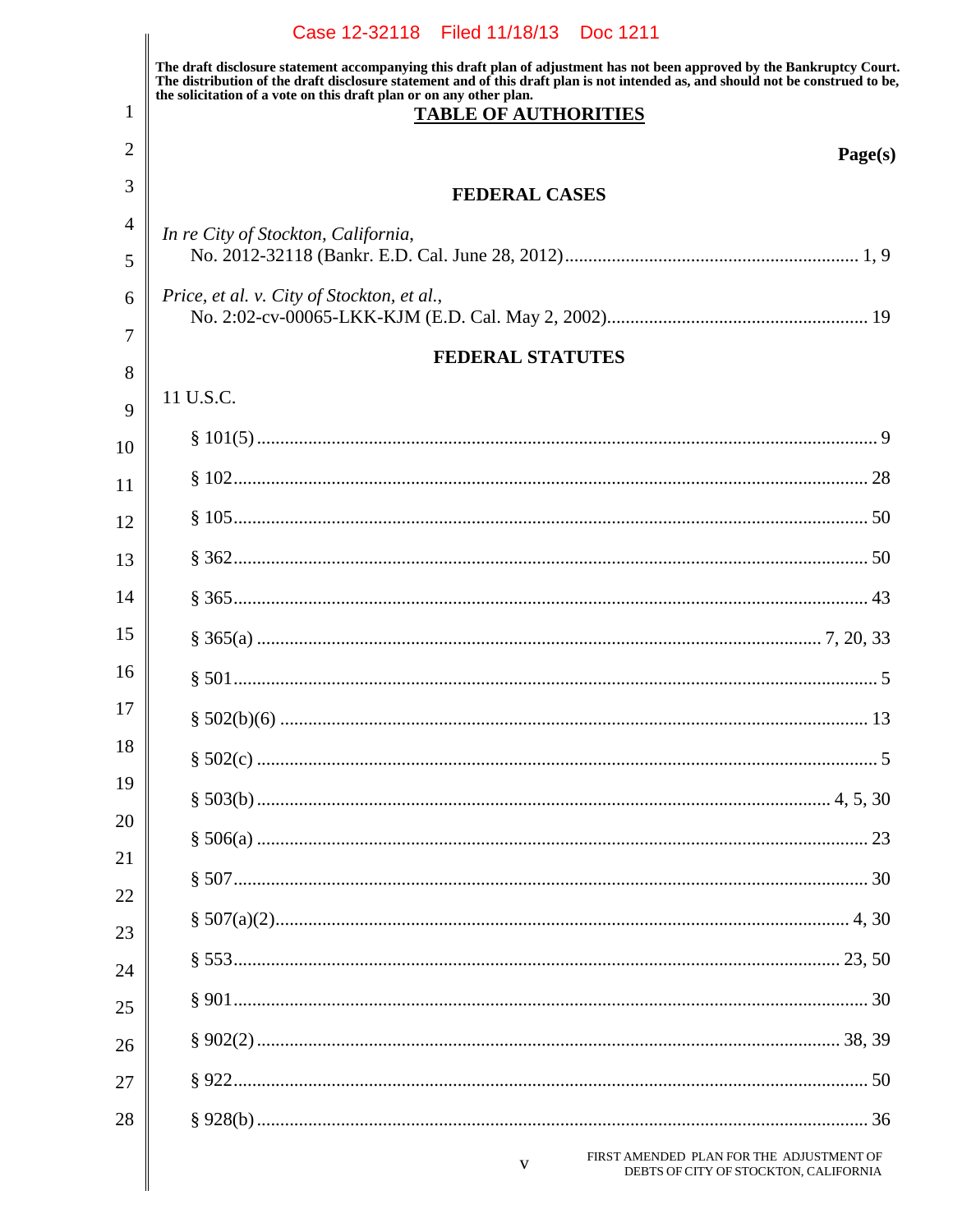## Case 12-32118 Filed 11/18/13 Doc 1211 The draft disclosure statement accompanying this draft plan of adjustment has not been approved by the Bankruptcy Court.<br>The distribution of the draft disclosure statement and of this draft plan is not intended as, and sho the solicitation of a vote on this draft plan or on any other plan.  $\mathbf{1}$  $\overline{2}$  $\overline{4}$  $\overline{7}$ **STATE STATUTES** Cal. Gov't Code **RULES** Fed. R. Bankr. P. FIRST AMENDED PLAN FOR THE ADJUSTMENT OF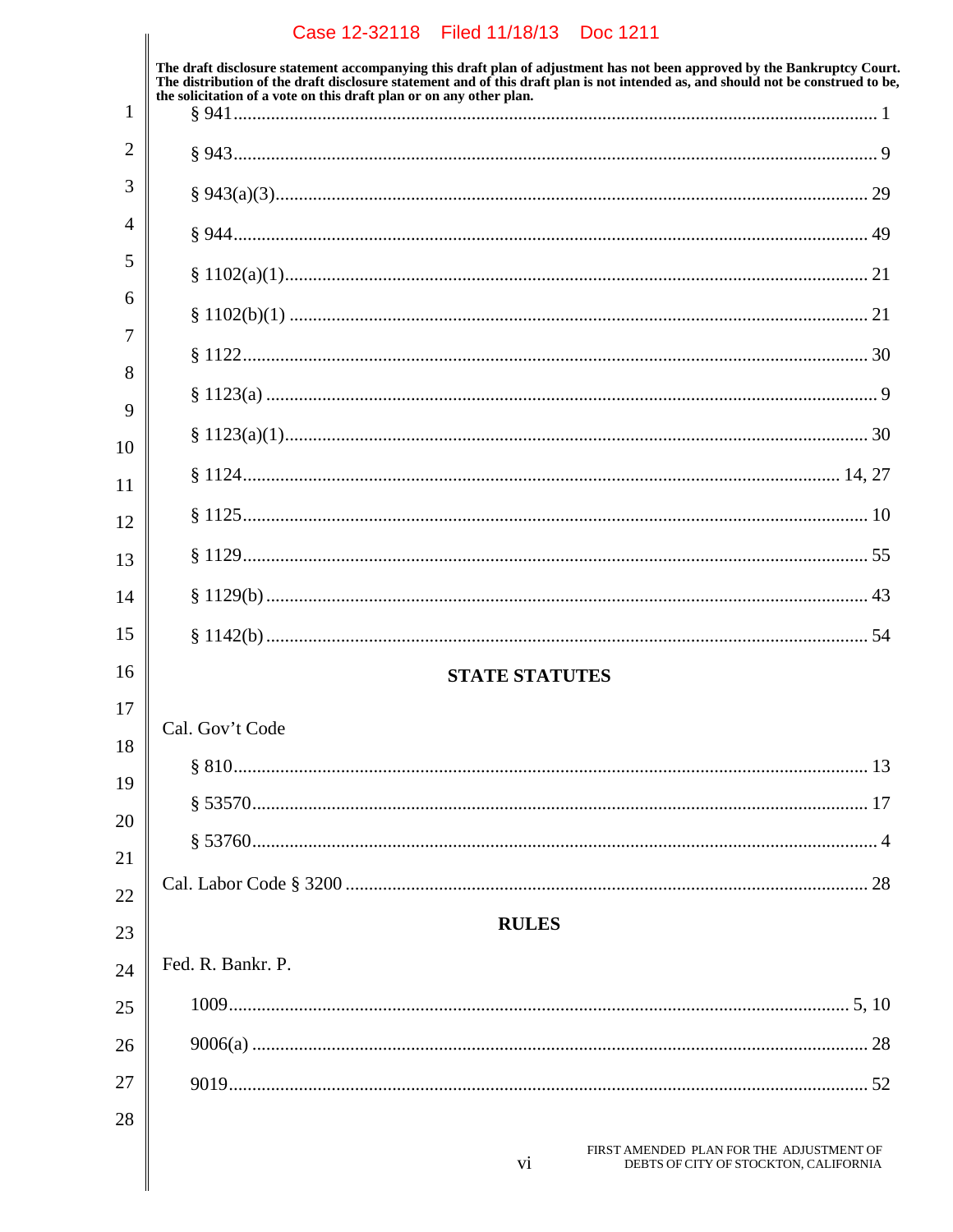## **Exhibit 2**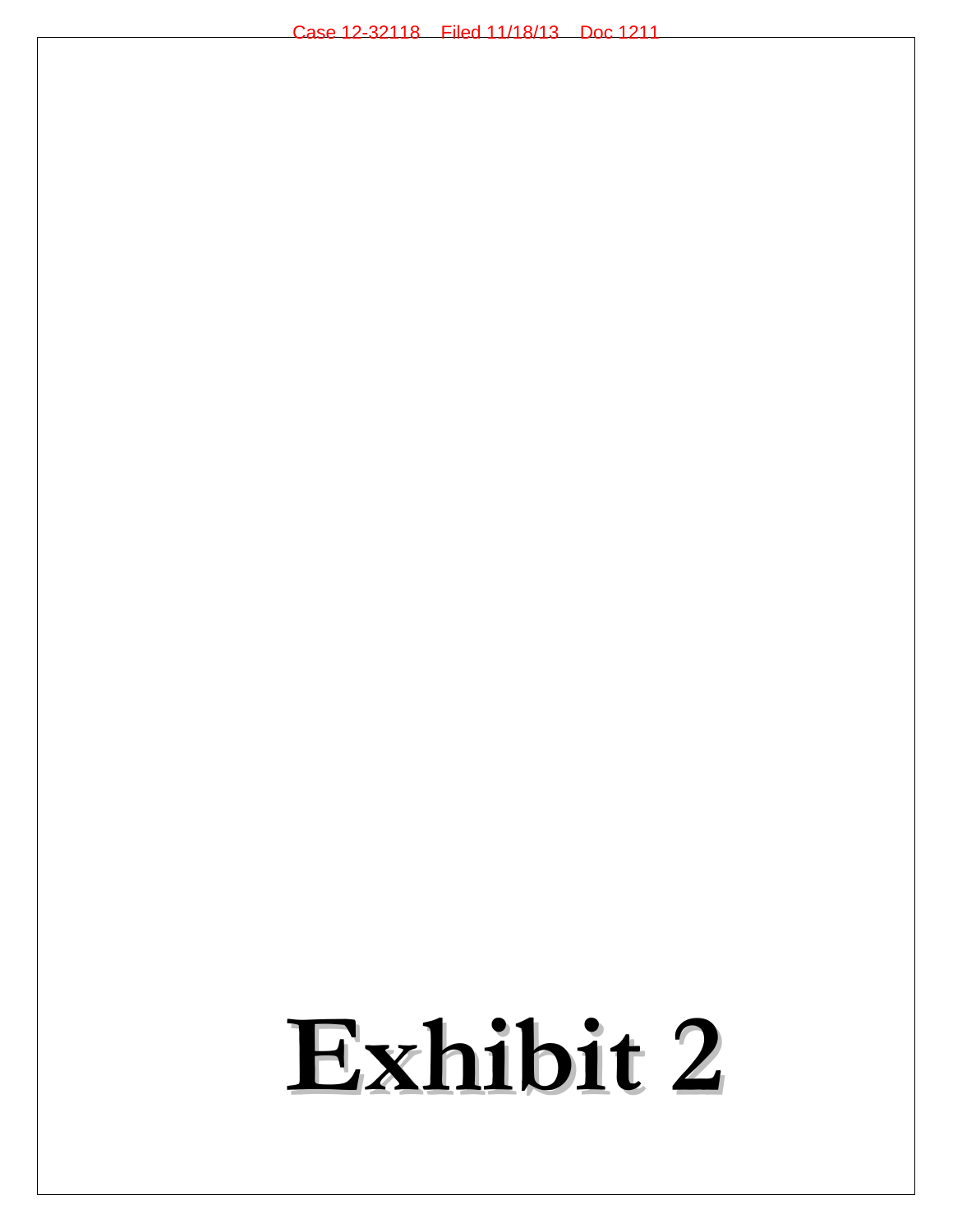|                | Case 12-32118 Filed 11/18/13 Doc 1211                                                                                                                                                                                                                                                                                               |  |  |
|----------------|-------------------------------------------------------------------------------------------------------------------------------------------------------------------------------------------------------------------------------------------------------------------------------------------------------------------------------------|--|--|
|                | The draft disclosure statement accompanying this draft plan of adjustment has not been approved by the Bankruptcy Court.<br>The distribution of the draft disclosure statement and of this draft plan is not intended as, and should not be construed to be,<br>the solicitation of a vote on this draft plan or on any other plan. |  |  |
| 1              | <b>TABLE OF AUTHORITIES</b>                                                                                                                                                                                                                                                                                                         |  |  |
| 2              | Page(s)                                                                                                                                                                                                                                                                                                                             |  |  |
| 3              | <b>FEDERAL CASES</b>                                                                                                                                                                                                                                                                                                                |  |  |
| $\overline{4}$ | Ass'n of Retired Emps. of the City of Stockton v. City of Stockton (In re City of Stockton, Cal.),                                                                                                                                                                                                                                  |  |  |
| 5              |                                                                                                                                                                                                                                                                                                                                     |  |  |
| 6              | In re City of Stockton, California,                                                                                                                                                                                                                                                                                                 |  |  |
| 7              |                                                                                                                                                                                                                                                                                                                                     |  |  |
| 8              | In re City of Stockton, California,                                                                                                                                                                                                                                                                                                 |  |  |
| 9              | In re County of Orange v. Fuji Securities Inc.,                                                                                                                                                                                                                                                                                     |  |  |
| 10             |                                                                                                                                                                                                                                                                                                                                     |  |  |
| 11             | Price, et al. v. City of Stockton, et al.,                                                                                                                                                                                                                                                                                          |  |  |
| 12             | <b>STATE CASES</b>                                                                                                                                                                                                                                                                                                                  |  |  |
| 13             |                                                                                                                                                                                                                                                                                                                                     |  |  |
| 14             | City of Los Angeles v. Offner,                                                                                                                                                                                                                                                                                                      |  |  |
| 15             | City of Oxnard v. Dale,                                                                                                                                                                                                                                                                                                             |  |  |
| 16             |                                                                                                                                                                                                                                                                                                                                     |  |  |
| 17             | City of Stockton v. Marina Towers LLC et al.,                                                                                                                                                                                                                                                                                       |  |  |
| 18             |                                                                                                                                                                                                                                                                                                                                     |  |  |
| 19             | Dean v. Kuchel,                                                                                                                                                                                                                                                                                                                     |  |  |
| 20             | Wells Fargo Bank, National Association v. City of Stockton,                                                                                                                                                                                                                                                                         |  |  |
| 21             | No. 39-2012-00277622-CU-UD-STK (San Joaquin Superior Court March 7, 2012) 43                                                                                                                                                                                                                                                        |  |  |
| 22             | Wells Fargo Bank, National Association v. City of Stockton,<br>No. 39-2012-00280741-CU-UD-STK (San Joaquin Superior Court May 10, 2012) 49                                                                                                                                                                                          |  |  |
| 23             | <b>FEDERAL STATUTES</b>                                                                                                                                                                                                                                                                                                             |  |  |
| 24             |                                                                                                                                                                                                                                                                                                                                     |  |  |
| 25             | 11 U.S.C.                                                                                                                                                                                                                                                                                                                           |  |  |
| 26             |                                                                                                                                                                                                                                                                                                                                     |  |  |
| 27             |                                                                                                                                                                                                                                                                                                                                     |  |  |
| 28             |                                                                                                                                                                                                                                                                                                                                     |  |  |
|                | DISCLOSURE STATEMENT WITH RESPECT TO FIRST<br>$- vi -$<br>AMENDED PLAN FOR THE ADJUSTMENT OF DEBTS<br>OF CITY OF STOCKTON, CALIFORNIA                                                                                                                                                                                               |  |  |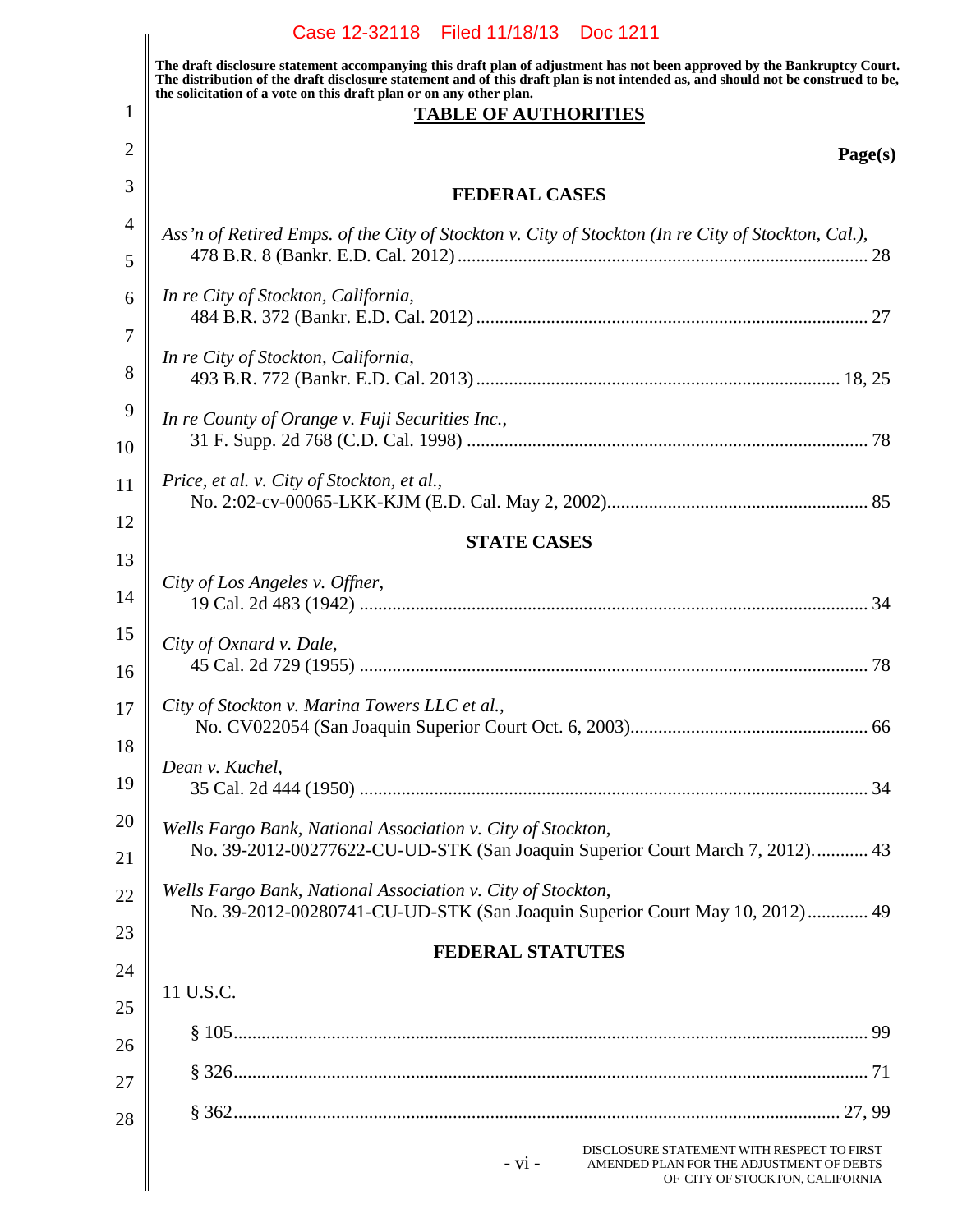|          | Case 12-32118 Filed 11/18/13 Doc 1211                                                                                                                                                                                                                        |
|----------|--------------------------------------------------------------------------------------------------------------------------------------------------------------------------------------------------------------------------------------------------------------|
|          | The draft disclosure statement accompanying this draft plan of adjustment has not been approved by the Bankruptcy Court.<br>The distribution of the draft disclosure statement and of this draft plan is not intended as, and should not be construed to be, |
| 1        | the solicitation of a vote on this draft plan or on any other plan.                                                                                                                                                                                          |
| 2        |                                                                                                                                                                                                                                                              |
| 3        |                                                                                                                                                                                                                                                              |
| 4        |                                                                                                                                                                                                                                                              |
| 5        |                                                                                                                                                                                                                                                              |
| 6        |                                                                                                                                                                                                                                                              |
| 7        |                                                                                                                                                                                                                                                              |
| 8        |                                                                                                                                                                                                                                                              |
| 9        |                                                                                                                                                                                                                                                              |
| 10<br>11 |                                                                                                                                                                                                                                                              |
| 12       |                                                                                                                                                                                                                                                              |
| 13       |                                                                                                                                                                                                                                                              |
| 14       |                                                                                                                                                                                                                                                              |
| 15       |                                                                                                                                                                                                                                                              |
| 16       |                                                                                                                                                                                                                                                              |
| 17       |                                                                                                                                                                                                                                                              |
| 18       |                                                                                                                                                                                                                                                              |
| 19       |                                                                                                                                                                                                                                                              |
| 20       |                                                                                                                                                                                                                                                              |
| 21       |                                                                                                                                                                                                                                                              |
| 22       |                                                                                                                                                                                                                                                              |
| 23       |                                                                                                                                                                                                                                                              |
| 24       |                                                                                                                                                                                                                                                              |
| 25<br>26 |                                                                                                                                                                                                                                                              |
| 27       |                                                                                                                                                                                                                                                              |
| 28       |                                                                                                                                                                                                                                                              |
|          | DISCLOSURE STATEMENT WITH RESPECT TO FIRST<br>$- vii -$<br>AMENDED PLAN FOR THE ADJUSTMENT OF DEBTS<br>OF CITY OF STOCKTON, CALIFORNIA                                                                                                                       |